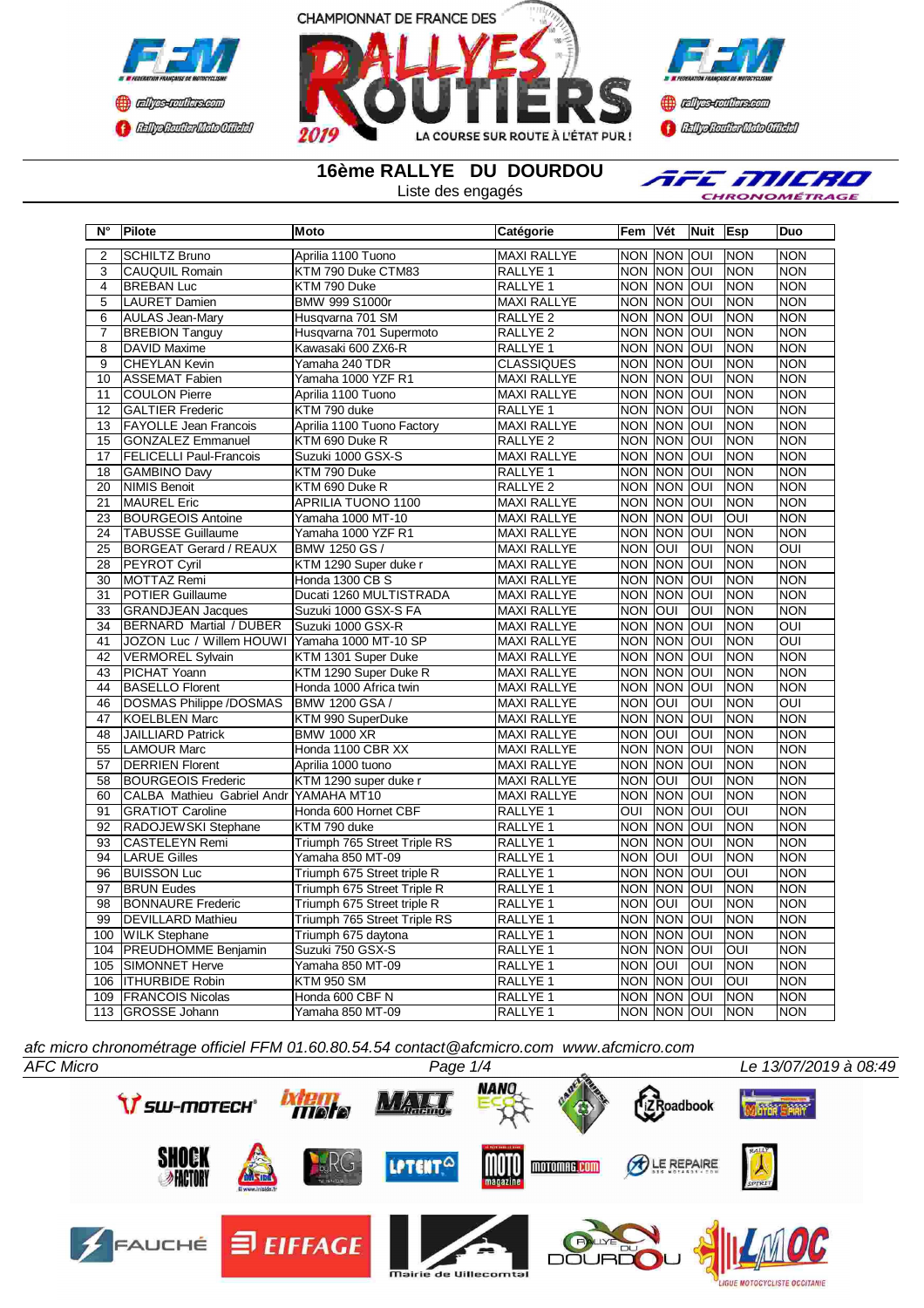





## 16ème RALLYE DU DOURDOU Liste des engagés



| $N^{\circ}$      | Pilote                      | Moto                         | Catégorie           | Fem               | Vét              | Nuit           | <b>Esp</b> | Duo            |
|------------------|-----------------------------|------------------------------|---------------------|-------------------|------------------|----------------|------------|----------------|
| 114              | <b>BOUHATOUS Gabriel</b>    | Triumph 765 Street Triple RS | <b>RALLYE 1</b>     |                   | NON NON OUI      |                | <b>NON</b> | <b>NON</b>     |
| 116              | <b>IDEWAS Albert</b>        | Honda 800 VFR F              | RALLYE <sub>1</sub> | <b>NON</b>        | <b>INON JOUI</b> |                | <b>NON</b> | <b>NON</b>     |
| $\overline{119}$ | <b>NUPER Morten</b>         | Yamaha 847 MT-09 TRACER      | <b>RALLYE 1</b>     | <b>NON</b>        | NON OUI          |                | NON        | <b>NON</b>     |
| 123              | MOREAU Loane                | Triumph 675 Street triple    | RALLYE 1            | <b>NON</b>        | <b>NON</b>       | loui           | <b>NON</b> | <b>NON</b>     |
| 124              | <b>CHAPAS Tom</b>           | Yamaha 750 YZF R             | RALLYE <sub>1</sub> | <b>NON</b>        | NON              | <b>OUI</b>     | <b>NON</b> | <b>NON</b>     |
| 125              | <b>PAULHAN Thomas</b>       | Yamaha 850 MT-09             | RALLYE 1            | <b>NON</b>        | <b>NON</b>       | loui           | <b>NON</b> | <b>NON</b>     |
| 126              | <b>BERTRAND Loic</b>        | Yamaha 850 MT-09             | RALLYE 1            | <b>NON</b>        | <b>NON</b>       | loui           | <b>NON</b> | <b>NON</b>     |
| 127              | GARNIAUX Benjamin           | Triumph 765 Street Triple RS | RALLYE 1            | <b>NON</b>        | <b>NON</b>       | loui           | <b>NON</b> | <b>NON</b>     |
| 128              | <b>SARIS Anthony</b>        | Yamaha 850 MT-09 ABS         | RALLYE 1            | <b>NON</b>        | <b>NON</b>       | loui           | <b>NON</b> | <b>NON</b>     |
|                  | <b>BAJU</b> Jeremy          |                              |                     |                   |                  |                |            | <b>NON</b>     |
| 129              |                             | Triumph 675 street triple r  | RALLYE <sub>1</sub> | <b>NON</b>        | <b>NON</b>       | <b>OUI</b>     | <b>NON</b> |                |
| 130              | <b>BAUMGARTNER Jerome</b>   | Yamaha 847 MT-09             | RALLYE <sub>1</sub> | <b>NON</b>        | <b>NON</b>       | loui           | NON        | <b>NON</b>     |
| 131              | <b>MOURIER Anthony</b>      | Triumph 675 Street Triple    | RALLYE 1            | <b>NON</b>        | <b>NON</b>       | loui           | <b>NON</b> | <b>NON</b>     |
| 134              | BARBOT Sonia /MAUNIER L     | Triumph 675 Daytona /        | RALLYE <sub>1</sub> | OUI               | <b>NON</b>       | loui           | <b>NON</b> | $\overline{O}$ |
| 160              | <b>BOUSSELIN Philippe</b>   | KTM 690 Duke R               | RALLYE <sub>2</sub> | <b>NON</b>        | loui             | OUI            | <b>NON</b> | <b>NON</b>     |
| 161              | <b>CADENET Clement</b>      | Husqvarna 690 701 Supermoto  | RALLYE <sub>2</sub> | <b>NON</b>        | <b>NON</b>       | loui           | loui       | <b>NON</b>     |
| 163              | JOUANEN Vincent             | <b>KTM 450 EXC</b>           | RALLYE <sub>2</sub> | <b>NON</b>        | <b>NON</b>       | <b>OUI</b>     | <b>NON</b> | <b>NON</b>     |
| 164              | <b>PETUAUD LETANG Bruno</b> | Husqvarna 693 701 Supermoto  | RALLYE <sub>2</sub> | <b>NON</b>        | <b>NON</b>       | loui           | <b>NON</b> | <b>NON</b>     |
| 165              | <b>DELORME</b> Maxime       | Husqvarna 701 SUPERMOTO      | RALLYE <sub>2</sub> | <b>NON</b>        | <b>NON</b>       | lon            | <b>NON</b> | <b>NON</b>     |
| 167              | <b>MOLINET Denis</b>        | Kawasaki 650 Versys          | RALLYE <sub>2</sub> | <b>NON</b>        | <b>OUI</b>       | lon            | <b>NON</b> | <b>NON</b>     |
| 168              | <b>I</b> STEPHAN Pierre     | KTM 690 Duke R               | <b>RALLYE 2</b>     | <b>NON</b>        | <b>NON</b>       | loui           | <b>NON</b> | <b>NON</b>     |
| 170              | GILLI Aurelien / FACHAUX A  | Yamaha 700 MT-07 /           | <b>RALLYE 2</b>     | <b>NON</b>        | <b>NON</b>       | loui           | OUI        | $\overline{O}$ |
| 173              | <b>MESSEGHEM Christian</b>  | Kawasaki 650 Versys          | RALLYE <sub>2</sub> | <b>NON</b>        | <b>JOUT</b>      | loui           | <b>NON</b> | <b>NON</b>     |
| 178              | <b>MUSTER Thibaut</b>       | Suzuki 650 SV 650 N          | <b>RALLYE 2</b>     | <b>NON</b>        | <b>NON</b>       | loni           | <b>NON</b> | <b>NON</b>     |
| 180              | <b>OVERNEY Christophe</b>   | Husqvarna 500 501 FE         | RALLYE <sub>2</sub> | <b>NON</b>        | loui             | OUI            | <b>NON</b> | <b>NON</b>     |
| 181              | <b>RINGEVAL Julien</b>      | Husqvarna 690 2017           | <b>RALLYE 2</b>     | <b>NON</b>        | <b>NON OUI</b>   |                | <b>NON</b> | <b>NON</b>     |
| 184              | <b>RECOUR Hugo</b>          | KTM 690 SMT                  | RALLYE <sub>2</sub> | <b>NON</b>        | <b>NON</b>       | <b>NON</b>     | <b>NON</b> | <b>NON</b>     |
| 185              | <b>ACHARD Norbert</b>       | Husqvarna 701 Supermoto      | RALLYE <sub>2</sub> | <b>NON</b>        | <b>NON</b>       | loui           | <b>NON</b> | <b>NON</b>     |
| 186              | MARTEL Bastien              | Husqvarna 693 701 supermoto  | RALLYE <sub>2</sub> | <b>NON</b>        | NON OUI          |                | <b>NON</b> | <b>NON</b>     |
| 231              | <b>GRASSIAN Baptiste</b>    | Kawasaki 400 Z400            | RALLYE <sub>3</sub> | <b>NON</b>        | NON              | loui           | <b>OUI</b> | <b>NON</b>     |
| 233              | COLLIOT Philippe            | Honda 500 CB                 | RALLYE <sub>3</sub> | <b>NON</b>        | <b>NON</b>       | loui           | <b>NON</b> | <b>NON</b>     |
| 234              | ZABRONIECKA Sylvie          | KTM 390 duke                 | RALLYE <sub>3</sub> | <b>OUI</b>        | <b>NON</b>       | loui           | <b>NON</b> | <b>NON</b>     |
| 235              | JARNAC Thomas               | KTM 390 duke                 | RALLYE <sub>3</sub> | <b>NON</b>        | <b>NON</b>       | loui           | OUI        | <b>NON</b>     |
| 236              | <b>ICRESCENCIO Pedro</b>    | Kawasaki 400 Ninja           | RALLYE <sub>3</sub> | <b>NON</b>        | <b>NON</b>       | loui           | <b>NON</b> | <b>NON</b>     |
| 238              | <b>ROUTHIER Florent</b>     | Husqvarna 350 FE             | RALLYE <sub>3</sub> | <b>NON</b>        | <b>NON</b>       | loni           | <b>NON</b> | <b>NON</b>     |
| 240              | <b>COURTAUD Mathias</b>     | Honda 500 CB                 | RALLYE <sub>3</sub> | <b>NON</b>        | <b>NON</b>       | loui           | loui       | <b>NON</b>     |
| 241              | <b>GROLAND Raphael</b>      | Honda 500 CB                 | RALLYE <sub>3</sub> | <b>NON</b>        | loui             | loui           | <b>NON</b> | <b>NON</b>     |
| 246              | <b>DION Fabrice</b>         | KTM 390 Duke                 | RALLYE <sub>3</sub> | <b>NON</b>        | <b>NON</b>       | loui           | <b>NON</b> | <b>NON</b>     |
| 251              | <b>GERMANIQUE Pascal</b>    | KTM 390 Duke                 | RALLYE <sub>3</sub> | <b>NON</b>        | loui             | OUI            | <b>NON</b> | <b>NON</b>     |
|                  |                             |                              |                     |                   | loui             | OUI            |            | <b>NON</b>     |
| 252              | <b>BENOIST Thierry</b>      | Honda 500 CB                 | RALLYE <sub>3</sub> | <b>NON</b>        |                  |                | NON        |                |
| 261              | <b>COUDURIER Thierry</b>    | Yamaha 350 RDLC              | <b>ANCIENNES</b>    | <b>NON</b>        | <b>NON</b>       | <u>ON</u>      | <b>NON</b> | <b>NON</b>     |
| 262              | ZABRONIECKA Joel            | Kawasaki 400 KH              | <b>ANCIENNES</b>    | <b>NON</b>        | loui             | OUI            | NON        | <b>NON</b>     |
| 263              | ZANUTTO Jean-Francois       | Yamaha 350 RDLC              | <b>ANCIENNES</b>    | <b>NON</b>        | <b>OUI</b>       | <b>NON</b>     | <b>NON</b> | <b>NON</b>     |
|                  | 264 RIVOLLET Jean-Yves      | Gauthier 125 GA              | <b>ANCIENNES</b>    | <b>NON</b>        | lour             | NON NON        |            | <b>NON</b>     |
|                  | 265   FOUGERAS Gabriel      | <b>BMW 650 R65</b>           | <b>ANCIENNES</b>    | INON <b>J</b> OUI |                  | <b>NON NON</b> |            | <b>NON</b>     |
| 267              | MARTIN Eric                 | Suzuki 750 GS                | <b>ANCIENNES</b>    | <b>NON OUI</b>    |                  | NON NON        |            | <b>NON</b>     |
|                  | 268 RENAULT Laurent         | Honda CX 500                 | <b>ANCIENNES</b>    | NON OUI           |                  | NON NON        |            | <b>NON</b>     |
|                  | 274   LACOSTE Christian     | <b>BMW R100</b>              | <b>ANCIENNES</b>    | NON OUI           |                  | <b>OUI</b>     | <b>NON</b> | <b>NON</b>     |
|                  | 288 LACHAIZE Philippe       | YAMAHA 600 XT                | <b>CLASSIQUES</b>   | NON OUI           |                  | <b>OUI</b>     | <b>NON</b> | <b>NON</b>     |
|                  | 289 GUEGUIN Stephane        | Honda 900 CBR RR             | <b>CLASSIQUES</b>   |                   | NON NON OUI      |                | <b>NON</b> | <b>NON</b>     |
| 290              | DAVAL Johan                 | Honda 600 CBR PC25           | <b>CLASSIQUES</b>   |                   | NON NON OUI      |                | <b>NON</b> | <b>NON</b>     |
| 291              | <b>THEILLAC Thierry</b>     | Ducati 900 SS                | <b>CLASSIQUES</b>   | NON OUI           |                  | <b>OUI</b>     | NON        | <b>NON</b>     |

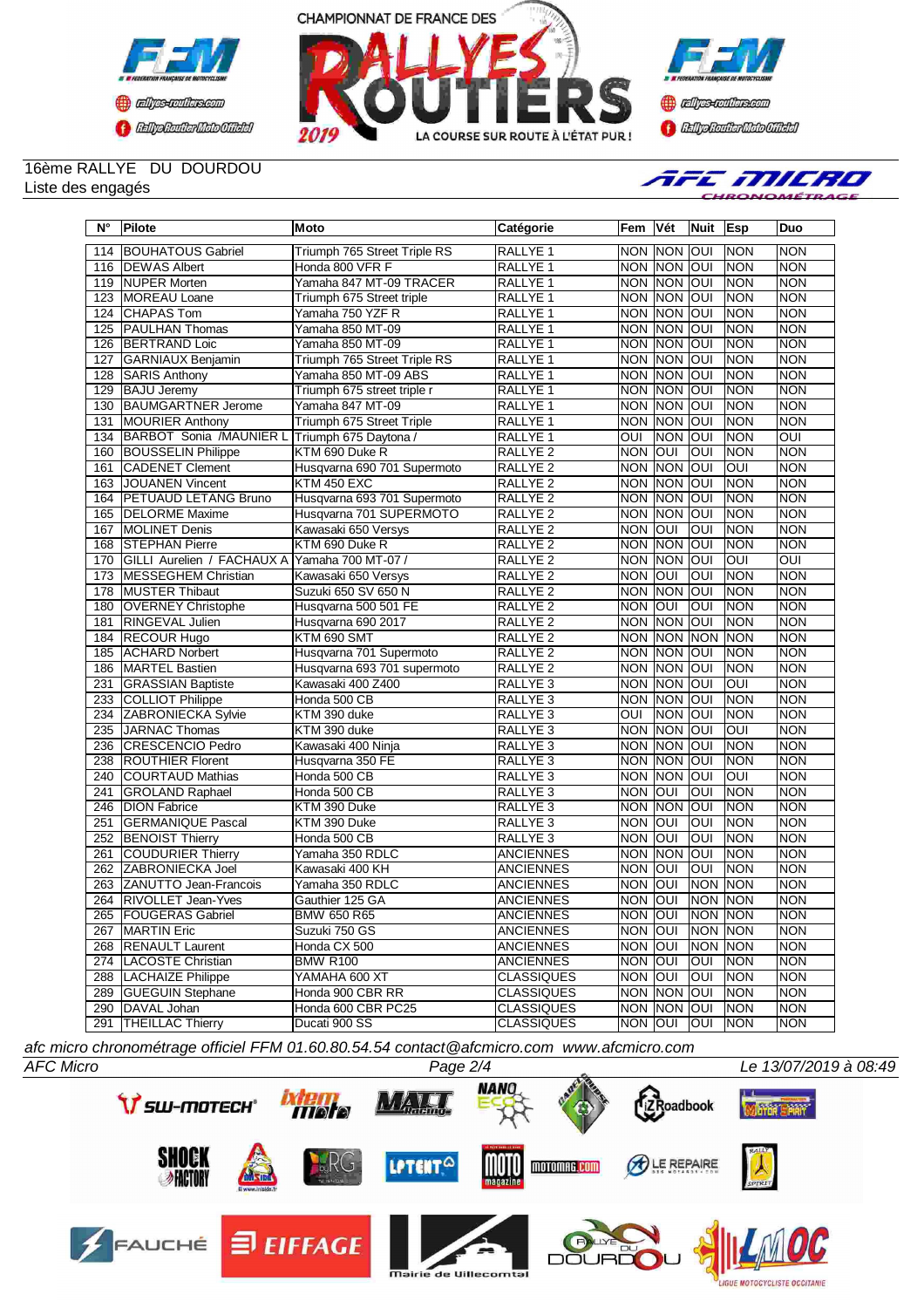





## 16ème RALLYE DU DOURDOU Liste des engagés



| $N^{\circ}$ | Pilote                                         | Moto                       | Catégorie               | <b>Fem</b>     | Vét            | <b>Nuit</b>    | Esp        | Duo        |
|-------------|------------------------------------------------|----------------------------|-------------------------|----------------|----------------|----------------|------------|------------|
| 292         | <b>FORTIN Eric</b>                             | <b>BMW 1000 80GS</b>       | <b>CLASSIQUES</b>       | <b>NON</b>     | <b>OUI</b>     | loui           | <b>NON</b> | <b>NON</b> |
| 293         | DURIS Jean Luc                                 | Honda 900 CBR RR           | <b>CLASSIQUES</b>       | <b>NON</b>     | loui           | loui           | <b>NON</b> | <b>NON</b> |
| 296         | <b>PIGEAT Richard</b>                          | Ducati 900 Super sport     | <b>CLASSIQUES</b>       | <b>NON</b>     | loui           | loui           | <b>NON</b> | <b>NON</b> |
| 300         | <b>FANIEN Gilles</b>                           | HONDA Transalp 600         | <b>CLASSIQUES</b>       | <b>NON</b>     | <b>JOUI</b>    | loui           | INON       | <b>NON</b> |
| 303         | CRESCENZO Sebastien                            | Honda 900 CBR RR Fireblade | <b>CLASSIQUES</b>       | <b>NON</b>     | <b>NON</b>     | loui           | INON       | <b>NON</b> |
| 305         | <b>GENTIT Luc</b>                              | Honda 600 XLM              | <b>CLASSIQUES</b>       | <b>NON</b>     | loui           | loui           | <b>NON</b> | <b>NON</b> |
| 308         | <b>STEPHAN Philippe</b>                        | Yamaha 350 RDLC 1wt        | <b>CLASSIQUES</b>       | <b>NON</b>     | <b>OUI</b>     | <b>NON</b>     | <b>NON</b> | <b>NON</b> |
| 310         | GALVANI Raphael / BRESS                        | Kawasaki 1200 ZX12R /      | SIDE-CAR INISIDE        | <b>NON</b>     | <b>NON</b>     | loui           | <b>NON</b> | <b>NON</b> |
| 311         | <b>GUILHOT Frederic /FANGET</b>                | Triumph 955 sprint ST /    | SIDE-CAR INISIDE        | <b>NON</b>     | <b>NON</b>     | loui           | <b>NON</b> | <b>NON</b> |
| 312         | CHANAL Gilles /CHANAL Ce                       | PANDA 1000 ORIGINAL /      | <b>SIDE-CAR INISIDE</b> | <b>NON</b>     | loui           | loui           | <b>NON</b> | <b>NON</b> |
| 313         | <b>RIBES Kevin / RIBES Julie</b>               | Suzuki 1300 Hayabusa /     | SIDE-CAR INISIDE        | <b>NON</b>     | <b>NON</b>     | loui           | <b>NON</b> | <b>NON</b> |
| 314         | ALEXIS Brice /MOLTENI Lio                      | SUZUKI HAYABUSA 1300       | SIDE-CAR INISIDE        | <b>NON</b>     | INON           | ΙΟυι           | <b>NON</b> | <b>NON</b> |
| 315         | LEPAGE Pauline / LEPAGE                        | Yamaha 1000 YZF R1 /       | SIDE-CAR INISIDE        | OUI            | <b>NON</b>     | IOUI           | <b>NON</b> | <b>NON</b> |
| 316         | BERTHOMIEU Benoit / REY                        | Suzuki 1340 Hayabusa /     | SIDE-CAR INISIDE        | <b>NON</b>     | loui           | loui           | <b>NON</b> | <b>NON</b> |
| 317         | <b>BACON Franck /MENERET</b>                   | KTM 1190 RC8 /             | SIDE-CAR INISIDE        | <b>NON</b>     | <b>NON</b>     | IOUI           | <b>NON</b> | <b>NON</b> |
| 318         | COUDERC Gilles / THIBAUL                       | Yamaha 1200 Fi /           | SIDE-CAR INISIDE        | <b>NON</b>     | <b>NON OUI</b> |                | <b>NON</b> | <b>NON</b> |
| 319         | GUGLIELMI Séverine / GUI                       | HONDA CBR 1000             | SIDE-CAR INISIDE        | OUI            | <b>NON</b>     | loui           | <b>NON</b> | <b>NON</b> |
| 320         | BOYER Thierry / QUENTIN J DJ SPORT 1050 cc     |                            | SIDE-CAR INISIDE        | <b>NON</b>     | <b>NON</b>     | loui           | <b>NON</b> | <b>NON</b> |
| 321         | BLEUSEZ David / BULOT Eri Aprilia 1100 Choda / |                            | SIDE-CAR INISIDE        | <b>NON</b>     | <b>NON</b>     | IOUI           | <b>NON</b> | <b>NON</b> |
| 328         | <b>VIEMONT Laurent /VIEMON</b>                 | Honda 954                  | SIDE-CAR INISIDE        | <b>NON</b>     | loui           | JOUI           | <b>NON</b> | <b>NON</b> |
| 332         | BOUDIER Christophe / MAR                       | VOXAN CHODA VX 10 1000cc   | SIDE-CAR INISIDE        | <b>NON</b>     | IOUI           | loui           | <b>NON</b> | <b>NON</b> |
| 333         | AGIN Patrick/AMBLARD Alai                      | Héchard Bking 1340         | SIDE-CAR INISIDE        | <b>NON</b>     | lon            | JON            | <b>NON</b> | <b>NON</b> |
| 400         | <b>IFAYOL Eric</b>                             | <b>KTM 900 990 SMT</b>     | <b>MAXI RALLYE</b>      | <b>NON</b>     | <b>NON</b>     | loui           | Inon       | <b>NON</b> |
| 401         | <b>IRAILLES Marc</b>                           | Aprilia 1000 tuono         | <b>MAXI RALLYE</b>      | <b>NON</b>     | INON           | IOUI           | <b>NON</b> | <b>NON</b> |
| 402         | LEMOIGNE Florian/LEMOIN                        | <b>BMW 1200 R1200GSA</b>   | <b>MAXI RALLYE</b>      | <b>NON NON</b> |                | loui           | <b>NON</b> | OUI        |
| 403         | MONTAY Julien                                  | Yamaha 1000 Fz1            | <b>MAXI RALLYE</b>      | <b>NON</b>     | <b>NON</b>     | loui           | <b>NON</b> | <b>NON</b> |
| 404         | <b>PLETSCHER Fabien</b>                        | Ducati 1200 Multistrada    | MAXI RALLYE             | <b>NON</b>     | <b>NON</b>     | <b>INON</b>    | <b>NON</b> | <b>NON</b> |
| 405         | <b>CHAUVEAU Pascal</b>                         | Yamaha 1300 XJR            | <b>MAXI RALLYE</b>      | <b>NON</b>     | <b>NON</b>     | loui           | <b>NON</b> | <b>NON</b> |
| 406         | <b>DEPUILLE Florian</b>                        | Aprilia 1100 Tuono         | MAXI RALLYE             | <b>NON NON</b> |                | loui           | Inon       | <b>NON</b> |
| 407         | SAINJON David                                  | KTM 1190 Adventure         | MAXI RALLYE             | <b>NON</b>     | <b>NON</b>     | <b>NON</b>     | <b>NON</b> | <b>NON</b> |
| 408         | <b>TOURRETTE Olivier</b>                       | Triumph 1050               | MAXI RALLYE             | <b>NON</b>     | <b>NON NON</b> |                | <b>NON</b> | <b>NON</b> |
| 409         | UFFERTE David                                  | KTM 990 SMT                | <b>MAXI RALLYE</b>      | <b>NON</b>     | <b>INON</b>    | IOUI           | INON       | <b>NON</b> |
| 410         | <b>TORIBIO Jean-Louis</b>                      | <b>BMW 1200 ST</b>         | MAXI RALLYE             | <b>NON</b>     | <b>OUI</b>     | <b>OUI</b>     | <b>NON</b> | <b>NON</b> |
| 411         | <b>OLTZ Nicolas</b>                            | KTM 990 SMR                | MAXI RALLYE             | <b>NON NON</b> |                | loui           | <b>NON</b> | <b>NON</b> |
| 413         | <b>FERRAND</b> Erwan                           | KTM 1290 Super Duke R      | MAXI RALLYE             | NON NON        |                | loui           | <b>NON</b> | <b>NON</b> |
| 414         | <b>RHODES Bastien</b>                          | Aprilia 1100 Tuono v4      | MAXI RALLYE             | <b>NON</b>     | <b>NON</b>     | loui           | OUI        | <b>NON</b> |
| 415         | NOWITZKI Sébastien                             | HONDA CB 1000 R            | <b>MAXI RALLYE</b>      | Non            | INON           | loui           | Non        | <b>NON</b> |
| 425         | LAFON Maxime                                   | Suzuki 650 GSXF            | RALLYE <sub>1</sub>     | <b>NON</b>     | <b>NON</b>     | loui           | loui       | <b>NON</b> |
| 426         | MASSON Hugues-Olivier                          | Yamaha 847 MT-09 TRACER    | RALLYE <sub>1</sub>     | <b>NON</b>     | <b>NON</b>     | loui           | <b>NON</b> | <b>NON</b> |
| 427         | <b>FOUILLAND BRUNO</b>                         | Ducati 800 S2R             | RALLYE 1                | <b>NON</b>     | loui           | <b>NON</b>     | <b>NON</b> | <b>NON</b> |
| 428         | <b>CORDIER-RAUCCI Tristan</b>                  | Honda 800 VFR 800 FI       | RALLYE <sub>1</sub>     | <b>NON</b>     | NON            | loui           | OUI        | <b>NON</b> |
| 429         | <b>CONSTANTIN Yves</b>                         | Suzuki 650 SV              | RALLYE <sub>2</sub>     | <b>NON</b>     | loni           | loui           | <b>NON</b> | <b>NON</b> |
| 430         | SANDOZ Jacques                                 | Triumph 800 Tiger 800 XCX  | RALLYE 1                | <b>NON</b>     | lon            | NON NON        |            | <b>NON</b> |
| 431         | <b>IMERCIER Jean Camille</b>                   | <b>BMW 800 S</b>           | RALLYE <sub>1</sub>     | NON NON OUI    |                |                | <b>NON</b> | <b>NON</b> |
| 432         | <b>PERROT</b> Sabine                           | Triumph 675 street triple  | RALLYE 1                | OUI            | NON OUI        |                | <b>NON</b> | <b>NON</b> |
| 433         | <b>LE GUELLEC Yves</b>                         | KTM 790 Duke               | RALLYE 1                | NON OUI        |                | NON NON        |            | <b>NON</b> |
| 434         | <b>PARTARRIEU Quentin</b>                      | Yamaha 850 MT-09           | RALLYE <sub>1</sub>     | NON NON OUI    |                |                | <b>OUI</b> | <b>NON</b> |
| 435         | <b>UNAL Thierry</b>                            | KTM 950 SMR                | RALLYE 1                | NON OUI        |                | <b>NON NON</b> |            | <b>NON</b> |
| 437         | <b>CALMELS Nicolas</b>                         | Ducati 821 Hypermotard     | RALLYE <sub>1</sub>     | NON NON OUI    |                |                | <b>NON</b> | <b>NON</b> |
| 441         | <b>MAZARS Anthony</b>                          | Husgyarna 701 supermoto    | RALLYE <sub>2</sub>     | NON MON JOUI   |                |                | <b>NON</b> | <b>NON</b> |
|             | 442   FOISSAC Nicolas                          | Yamaha 700 MT-07           | RALLYE 2                | NON NON JOUI   |                |                | <b>OUI</b> | <b>NON</b> |